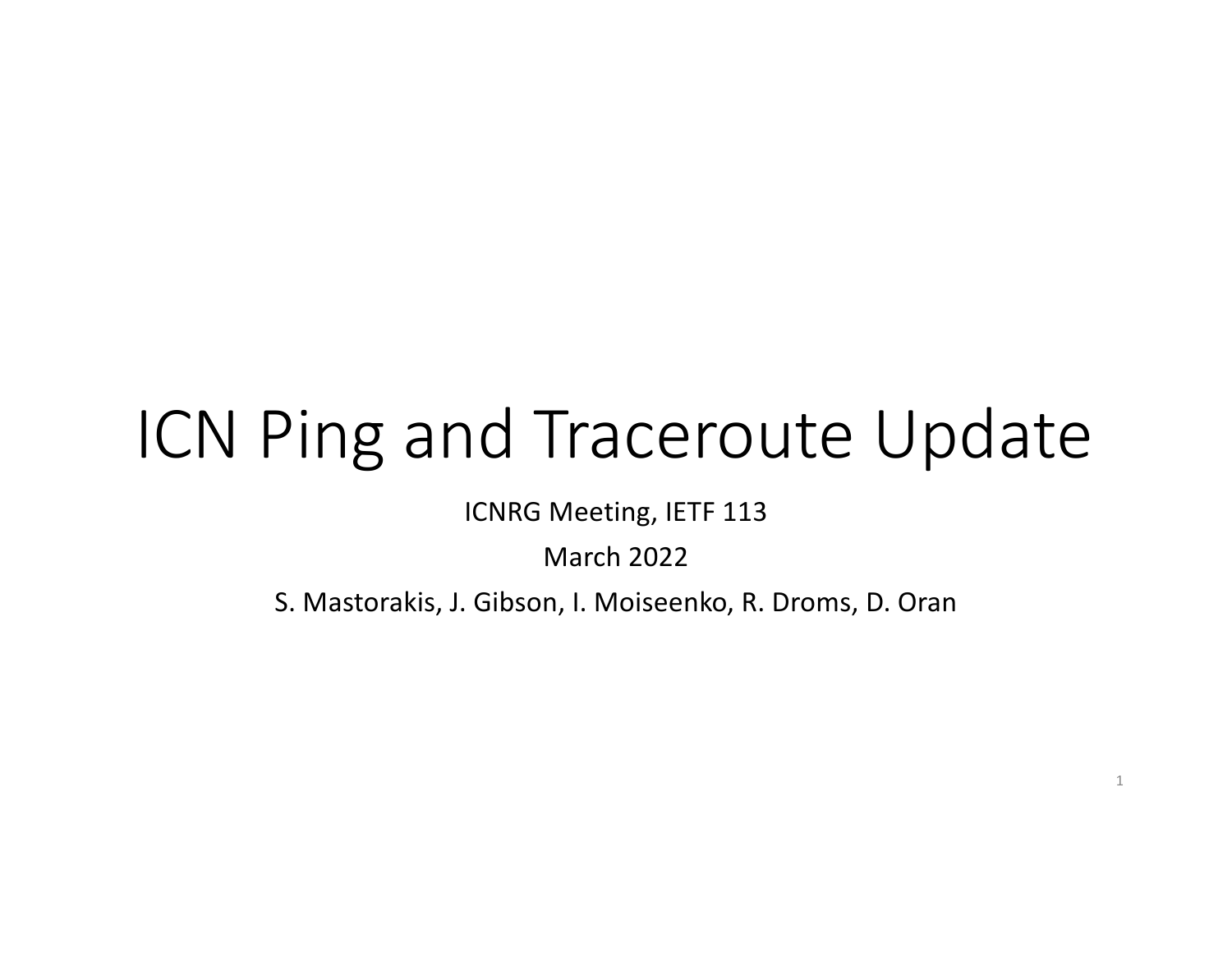# ICN Ping Draft Summary

- ICN Ping provides ability to ascertain reachability of names
	- Test the reachability and operational state of an ICN forwarder
	- Test the reachability of a producer or a data repository
	- Test whether a specific named object is cached in some on-path CS, and, if so, return the administrative name of the corresponding forwarder
	- Perform some simple network performance measurements
- Draft defines operations of ICN Ping clients and forwarders
- CCNx and NDN packet formats are defined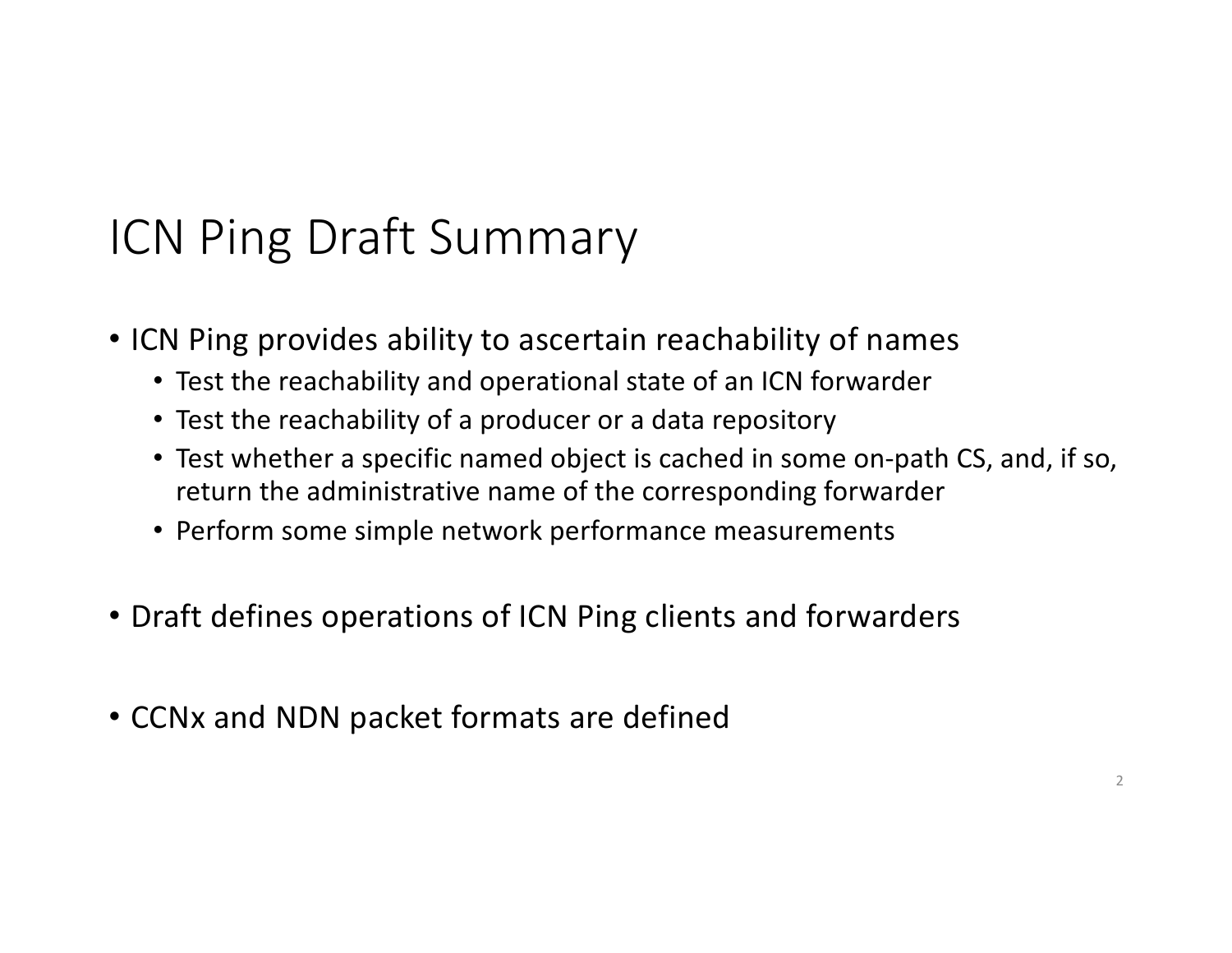## ICN Traceroute Draft Summary

- ICN Traceroute provides ability to ascertain characteristics (transit forwarders and delays) of at least one of the available routes to a name prefix
	- Trace one or more paths towards an ICN forwarder (for troubleshooting purposes)
	- Trace one or more paths along which a named data of an application can be reached
	- Test whether a specific named object is cached in some on-path CS, and, if so, trace the path towards it and return the identity of the corresponding forwarder
	- Perform transit delay network measurements
- Draft defines operations of ICN Traceroute clients and forwarders
- CCNx and NDN packet formats are defined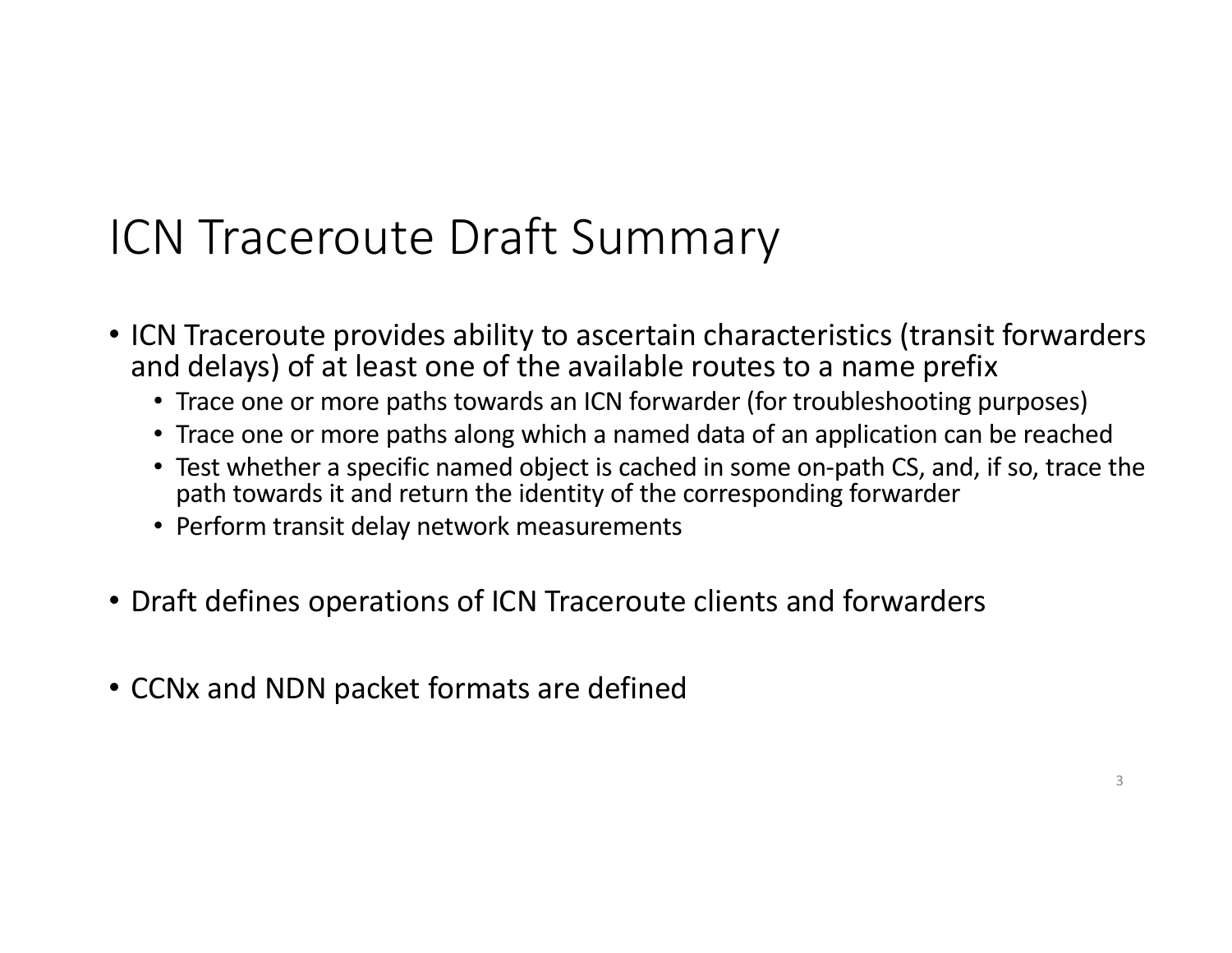#### Current Status

- Both drafts were initially published in September 2015
	- Advanced to RG drafts in March 2020
- Both drafts completed RG Last Call in January
	- One set of comments received from Junxiao Shi (see next slides for details)
- Both drafts were updated on March 6, 2022
	- Comments from Junxiao Shi were addressed
	- [ICN Ping draft latest version: https://www.ietf.org/archive/id/draft-irtf-icnrg-icnping](https://www.ietf.org/archive/id/draft-irtf-icnrg-icnping-04.html) 04.html
	- [ICN Traceroute draft latest version: https://www.ietf.org/archive/id/draft-irtf-icnrg](https://www.ietf.org/archive/id/draft-irtf-icnrg-icntraceroute-04.html) icntraceroute-04.html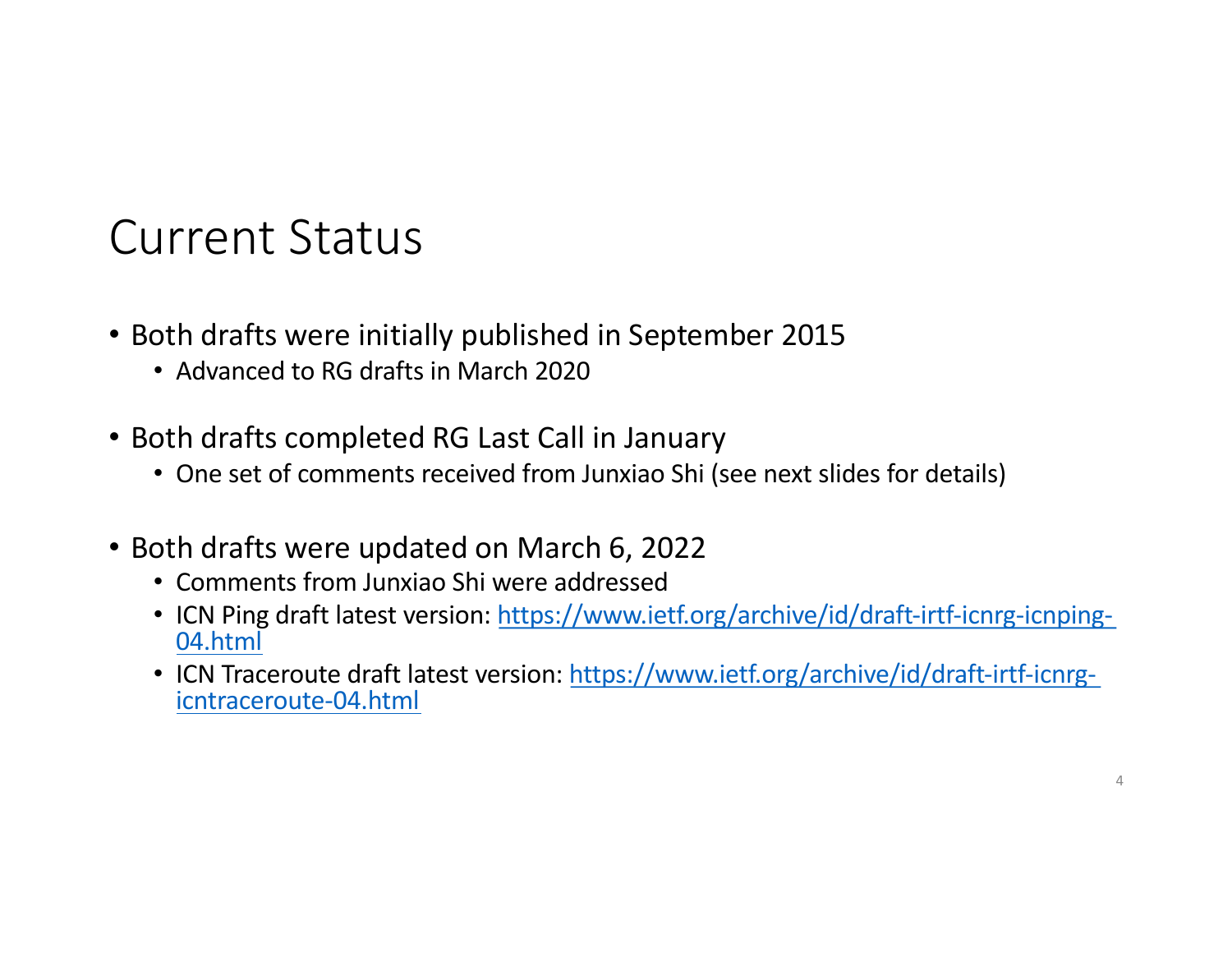### One Issue resolved after Last Call

- Should PathSteering TLV be part of the encoding of the base NDN protocol, or should it be included in NDNLPv2?
	- In our current drafts, it is part of the base NDN protocol
	- Argument for inclusion in NDNLPv2: PathSteering TLV might be modified in a hop-by-hop fashion
	- Argument for inclusion in the base NDN protocol: HopLimit field in NDN (which also changes in a hop-by-hop basis) is included in the base protocol
	- The authors concluded that the PathSteering TLV should remain part of the base NDN protocol in the drafts, since it is a hop-by-hop field independent of a particular single hop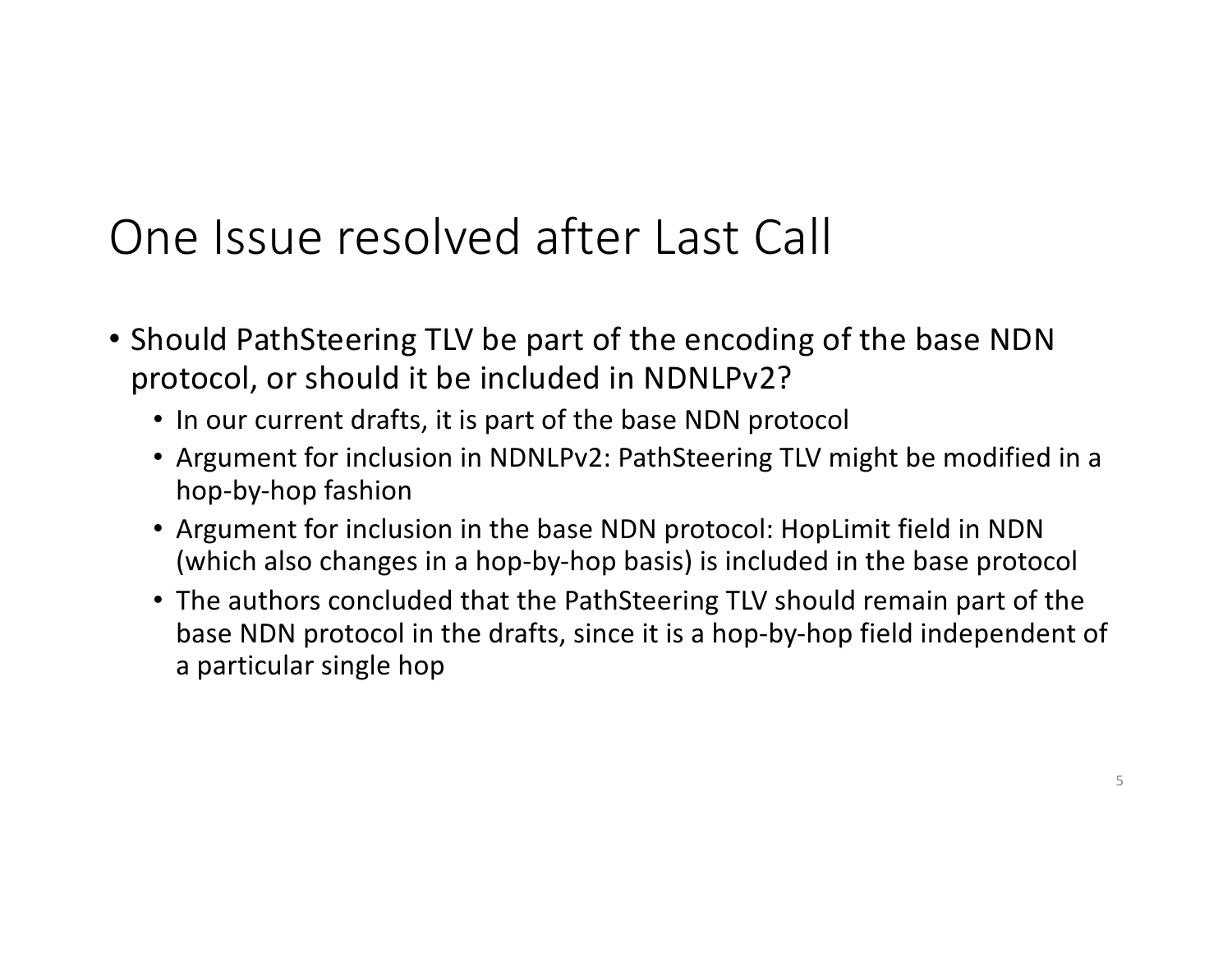#### Changes in Version -04

- Packet format was updated to follow the latest version of the NDN packet format and packet encoding syntax (IETF ABNF syntax)
- PathSteering TLV has been moved after the Signature TLV in the NDN packet format to ensure it is be excluded from the security envelope
- Type KeywordNameComponent is used for suffixes "ping" and "traceroute" in the names of requests instead of type GenericNameComponent to align with NDN packet format v0.3 and indicate that such requests require "special" processing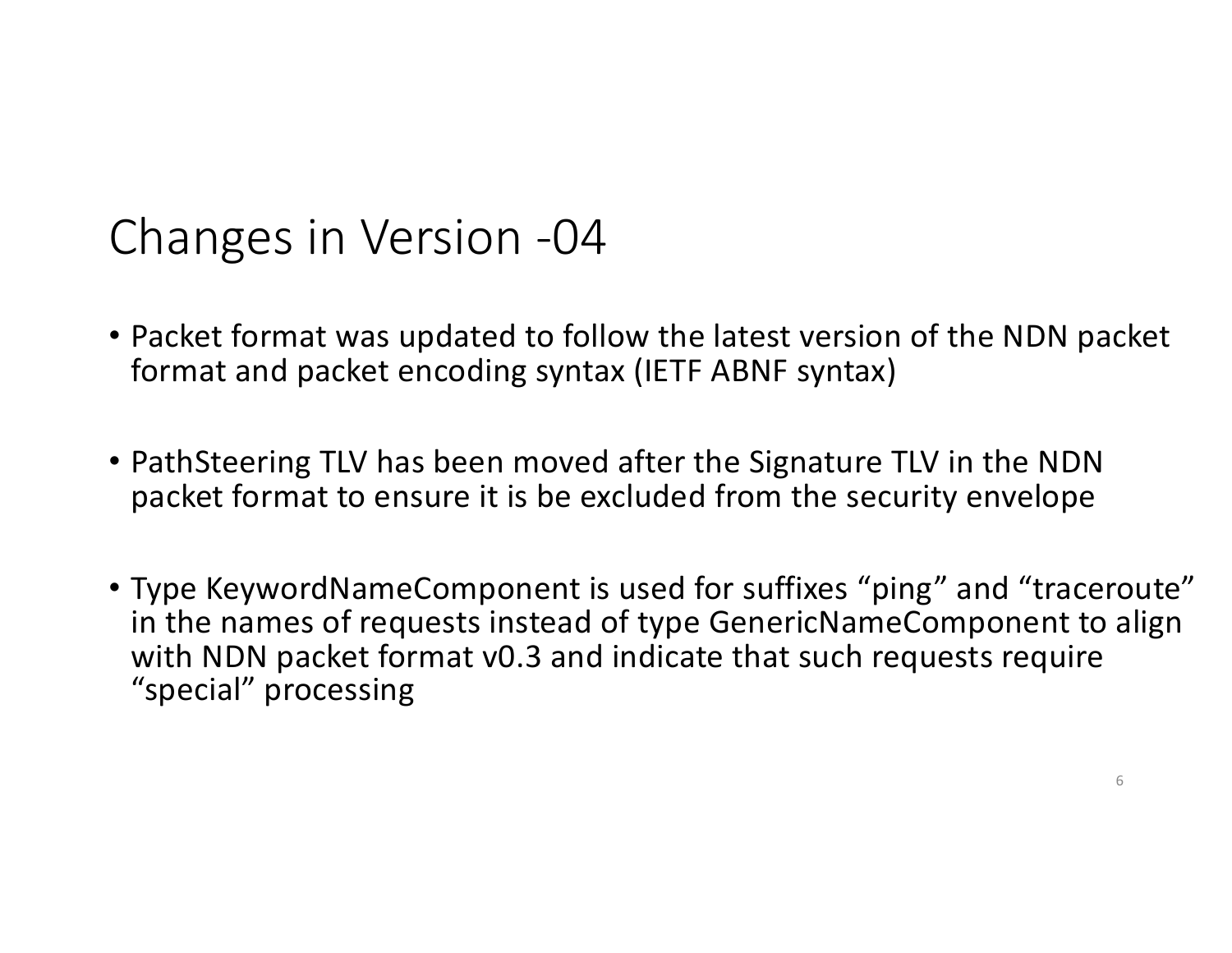#### Next Step

- Authors believe the current drafts are ready to be advanced to IRSG Review.
- Dirk will need to be Document Shepherd, since DaveO is a co-author.